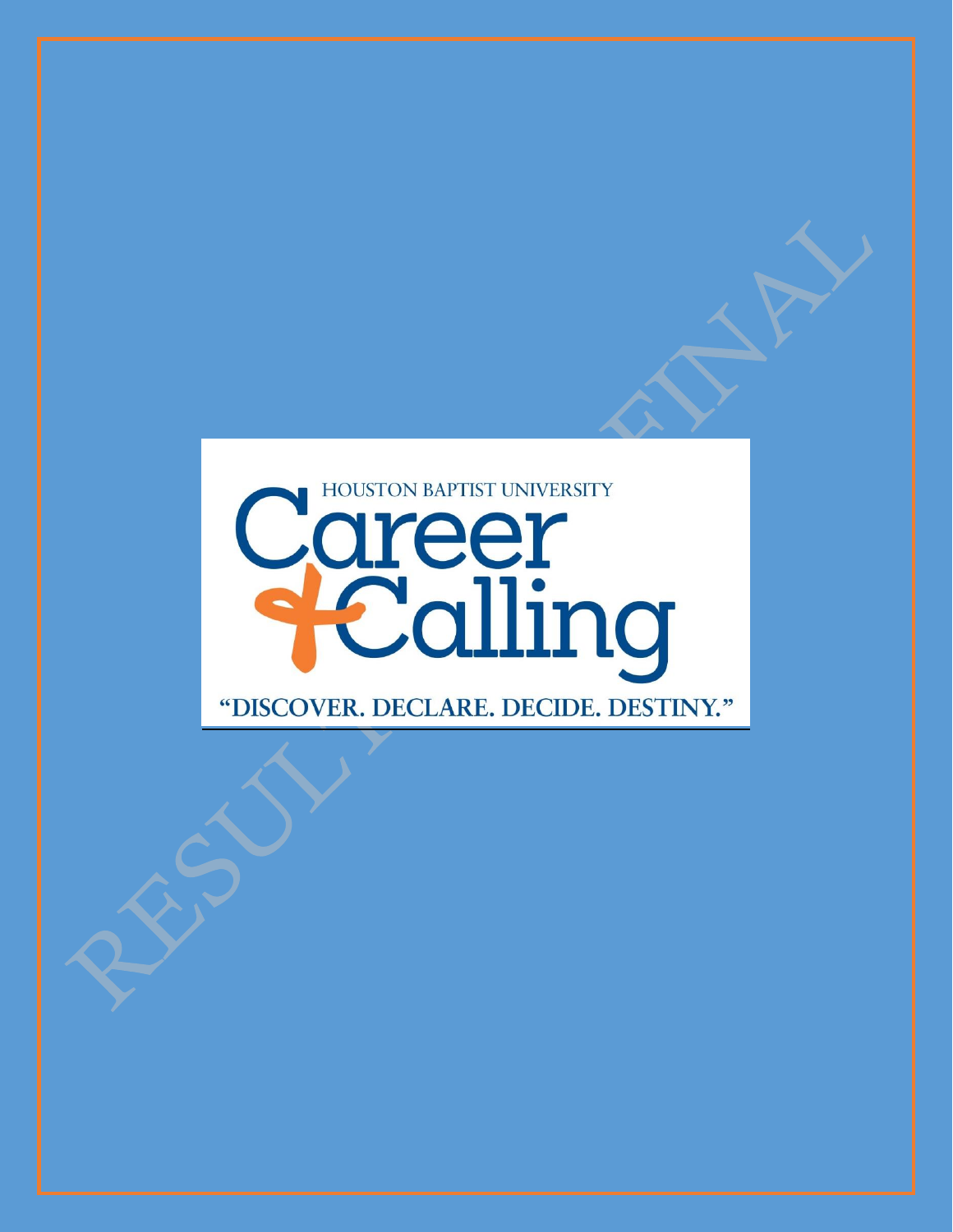# HBU Legacy Survey Report (August 2016)

## **SUMMARY**

The Office of Career and Calling has reviewed, analyzed, and synthesized data provided by 74 of the August 2016 graduates. 57 graduates actually made it to the end of the survey. This is the first graduate survey administered by the Office of Career and Calling where a majority of graduates provided information regarding their career and graduate school plans as well as how they utilized services and resources while enrolled at Houston Baptist University. The survey was completed by undergraduates and graduate students.

More than 78% of the August 2016 graduates are either working full-time or have been accepted to/seeking graduate school. 26% reported being unemployed and seeking employment at the time of the survey which is administered prior to graduation. August 2016 graduates consisted mainly of Education and Business students. Employment trends from this cohort show a strong hiring apparatus within the College of Education. 8 out of the 74 graduates reported working at Houston Independent School District. The Office of Career and Calling has presided over an overwhelming level of interest from school districts for HBU Huskies. Half of the 52 Employers attending the Fall Career Fair on October 13<sup>th</sup> were schools. Roughly 40% of graduates reported working in the Education Field including: Colleges, Universities, Private, Charter, and Public Schools. Nearly 20% reported working in Healthcare which the Office of Career and Calling includes Human Services and Social Work in this field. Another 14% reported working in Oil& Gas which included Manufacturing and Utilities. Similarly, 14% reported working in General Business which included Automotive, Retail, Accounting and Finance as well as Banking. The Office of Career and Calling projects these numbers to positively change as more Industry-Focused Career Fairs come online in the 2016-2017 school year. Here are just some of the employers who have hired the August 2016 Cohort: Houston Independent School District, Schlumberger, The Harris Center for Mental Health & IDD, BBVAA Compass, Cameron International, The Kinkaid School, Gulf State Engineering, Diggs Construction, Marriot, Alief ISD, Fort Bend ISD, United Health Group.

54% of respondents reported salaries above \$50,000. 13% of graduates reported salaries above \$75,000. The Office of Career and Calling projects the salaries are heavily influenced by the graduate student cohort as well as Education Majors who reported working at HISD which has a starting teacher salary of \$51,500. The Office of Career and Calling projects these salaries to increase as more of the business industry is engaged to come to HBU to recruit Huskies. HBU already has a strong recruiting apparatus for Education Majors as previously mentioned as well as Nursing & Allied Health as will be realized in the December & May Cohort.

The Office of Career and Calling increased the number of Industry-Focused Career Fairs, became fully staffed in November of 2016, and thus launched its new Community Internship/Co-Op Program which focuses on Internship/Co-Op Placement for Huskies. The Office of Career and Calling will also be moving into a dedicated space which will become a Career Center in the spring of 2017. The Office of Career and Calling projects these recent developments and new resources will increase utilization rates starting in the spring of 2017. Moreover, 85% of respondents reported their belief that their post-graduation occupation to be related to their degree and career goals and most indicated being satisfied with their post-graduation occupation.

Questions regarding this report can be directed to James Mable, Director of Career and Calling, 281-649-3513, [jmable@hbu.edu,](mailto:jmable@hbu.edu) [www.hbu.edu/careerandcalling](http://www.hbu.edu/careerandcalling)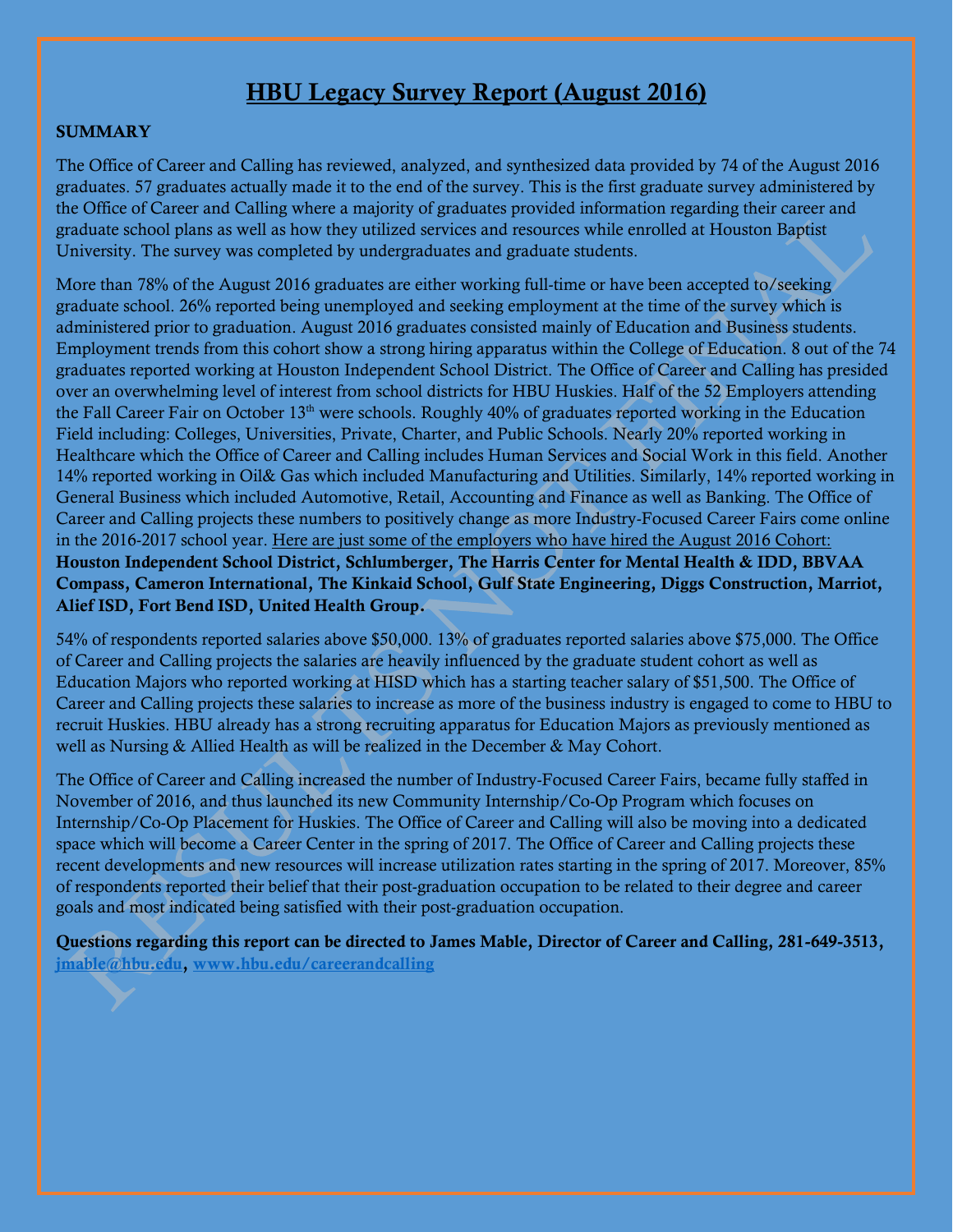#### HUSKIES BY THE NUMBERS: Who responded to the survey?

The colleges represented in the summer of 2016 were the Dunham College of Business as well as the College of Education & Behavioral Services as they accounted for 77% of the responses.

| Please indicate which college/school your major/degree is closely associated. |  |                         |
|-------------------------------------------------------------------------------|--|-------------------------|
|                                                                               |  | <b>Response Percent</b> |
| Dunham College of Business                                                    |  | 36%                     |
| School of Nursing & Allied Health                                             |  | $4\%$                   |
| College of Science & Mathematics                                              |  | 5%                      |
| School of Christian Thought                                                   |  | 4%                      |
| College of Education & Behavioral<br>Sciences                                 |  | 41%                     |
| School of Fine Arts                                                           |  | 9%                      |
| School of Humanities                                                          |  | 4%                      |
| The Honors College                                                            |  | $1\%$                   |
|                                                                               |  |                         |

## HUSKIES BY THE NUMBERS: What are your plans after college?

More than 70% of the graduates are either working or have been accepted to/seeking graduate school. The Office of Career and Calling projects that the number of unemployed is due to some of the students intending to seek graduate school choosing not to work during the transition from their undergraduate degree to their master/professional degree.



# POPULAR INDUSTRIES FOR HUSKIES

As indicated earlier, most of the respondents were from the College of Business and College of Education & Behavioral Sciences. Here are the top eight industries that were represented by August 2016 graduates from HBU:

- 1. Education (Private, Public, College, University) 24 (37%)
- 2. Healthcare (Human Services, Social Work, Nursing, etc.) 11 (17%)
- 3. Oil & Gas (Manufacturing, Utilities) 9 (14%)
- 4. General Business (Automotive, Retail, Banking, Finance, Accounting,) 9 (14%)
- 5. Non-Profit (Government, Criminal Justice, Ministry) 6 (9%)
- 6. Real Estate (Commercial & Residential Construction)  $4(6%)$
- 7. Hotel/Restaurant Management 3 (5%)
- 8. Entrepreneur 1  $(2\%)$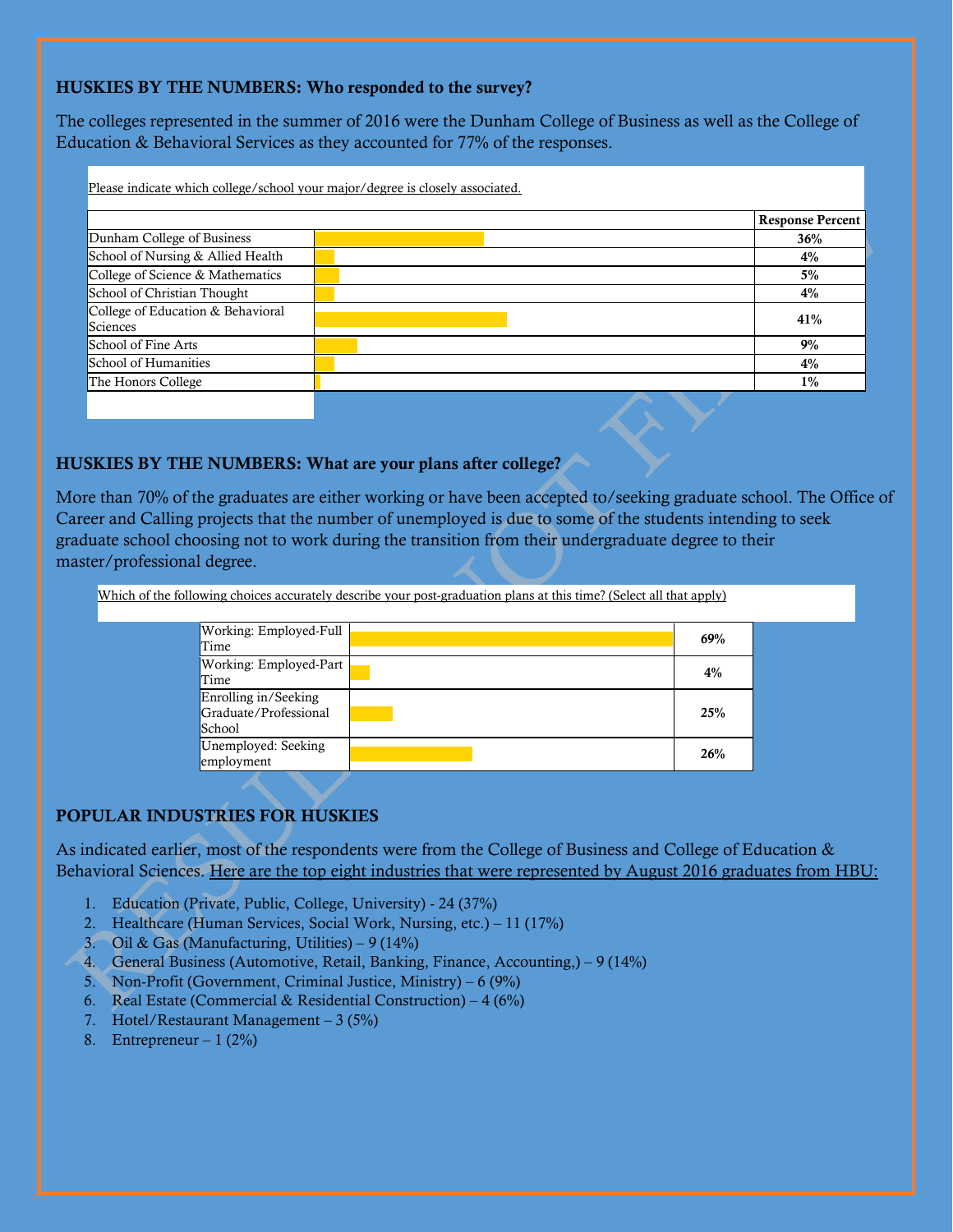| Please indicate which of the following industries your current employer is closely aligned? |  |
|---------------------------------------------------------------------------------------------|--|
|---------------------------------------------------------------------------------------------|--|

|                                                 | Response<br>Percent |
|-------------------------------------------------|---------------------|
| Oil & Gas                                       | 9%                  |
| Banking/Finance                                 | 5%                  |
| Healthcare                                      | 11%                 |
| <b>Higher Education</b><br>(College/University) | 8%                  |
| <b>Public/Private School Education</b>          | 29%                 |
| Residential/Commercial<br>Construction          | 3%                  |
| <b>Real Estate</b>                              | 3%                  |
| Retail                                          | 2%                  |
| Hotel/Restaurant Management                     | 5%                  |
| Local/State/Federal Government                  | 2%                  |
| Non-Profit                                      | 2%                  |
| Ministry/Church Services                        | 5%                  |
| Accounting                                      | 5%                  |
| Entrepreneur                                    | 2%                  |
| Legal/Criminal Justice                          | 2%                  |
| Human Services/Social Work                      | 6%                  |
| Automotive                                      | 2%                  |
| Manufacturing                                   | 3%                  |
| Utilities                                       | 2%                  |

Respondents were prompted to volunteer the name of their current employer after answering the question above. A significant number of graduates (eight) reported working at Houston Independent School District (8). HISD has been invited to Spring 2017 Career Fairs and is the first school district to conduct campus interviews. They would like to interview December & May graduates from the College of Education.

#### EMPLOYERS WHO HAVE HIRED AUGUST 2016 GRADUATES

- The Met
- Houston Independent School District
- Harris County CSCD
- Southwest Middle School
- C. E. King High School
- Fort Bend Independent School District
- Schlumberger
- Diggs Construction
- Salatta
- Walgreens
- Gulf Interstate Engineering
- BBVA COMPASS
- KIPP Houston
- Alief Independent School District
- Houston Baptist University
- The Kinkaid School (2)
- Kingsland Baptist Church
- Houston Community College
- United Health Group
- Michael Leanes Design LLC
- Cameron
- Courtyard by Marriott
- Harris Center for Mental Health and IDD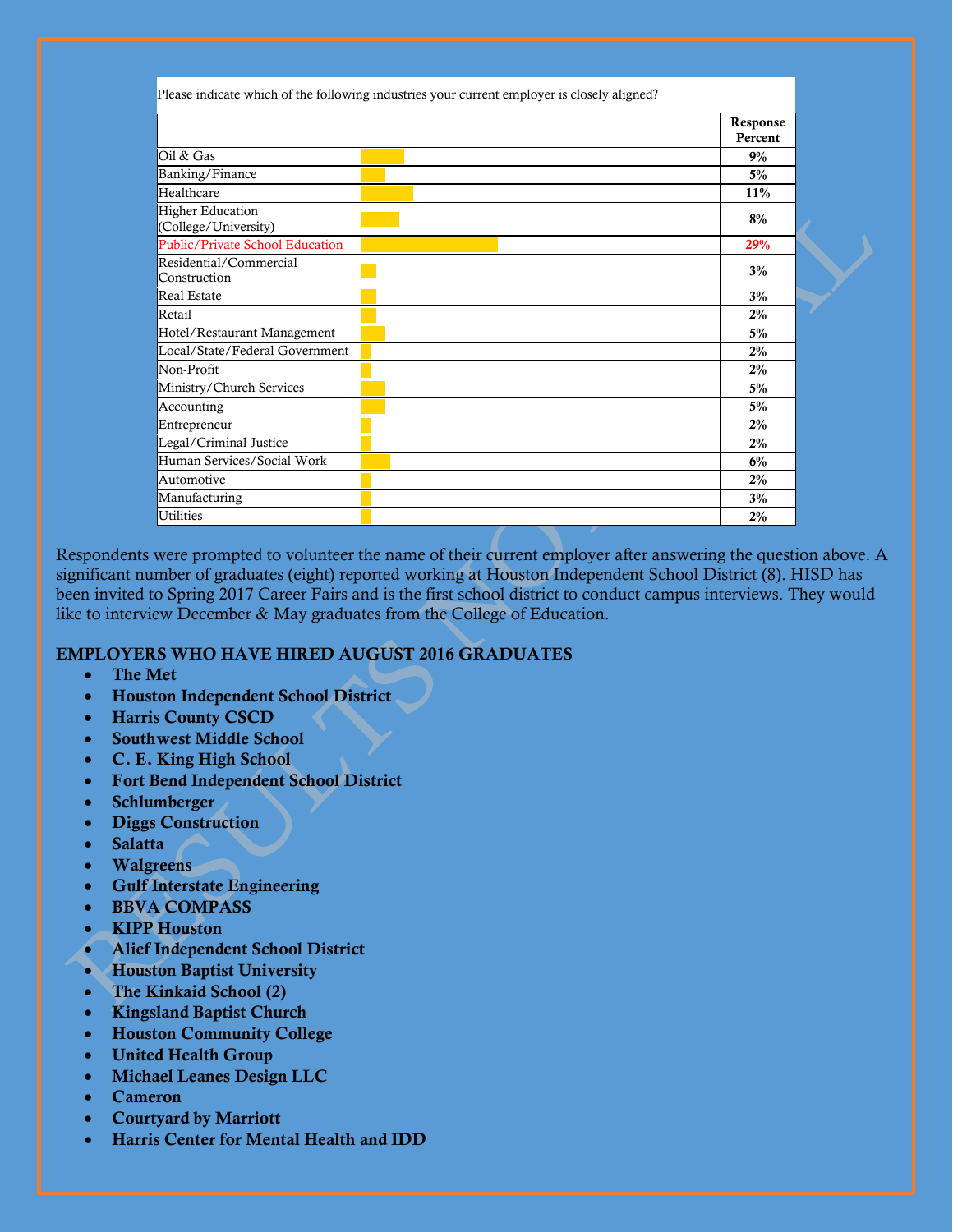#### Harmony Public Schools

#### SALARY INFORMATION FOR AUGUST 2016 GRADUATES

54% of respondents reported salaries above \$50,000 while 19% reported salaries between \$30,000-\$49,999 and 26% were making under \$30,000. There is also a belief that those who selected their employment status as part-time also chose \$1-\$29,999.

| Please indicate your annual salary range for your current position. |  |                     |
|---------------------------------------------------------------------|--|---------------------|
|                                                                     |  | Response<br>Percent |
| \$50,000-\$99,999 per year                                          |  | 54%                 |
| \$40,000-\$49,999 per year                                          |  | 8%                  |
| \$30,000-\$39,999 per year                                          |  | 11%                 |
| \$1-\$29,999 per year                                               |  | 26%                 |

#### HUSKIES BY THE NUMBERS: Where will you be working after college?

An overwhelming 84% of respondents reported working in Harris County while 10% are working in Fort Bend County and 5% reported working outside of Greater Houston. These numbers reflect the fact that most students who attend Houston Baptist University are from the Houston area and intend to stay in the Houston area.

Please indicate the location of your place of employment.

|                                  | Response<br>Percent |
|----------------------------------|---------------------|
| Houston/Harris County            | 84%                 |
| Fort Bend County                 | 10%                 |
| Brazoria County                  | 2%                  |
| <b>Montgomery County</b>         | $0\%$               |
| <b>Waller County</b>             | $0\%$               |
| Outside of Greater<br>Houston    | 5%                  |
| Outside of the State of<br>Texas | $0\%$               |

## HUSKIES BY THE NUMBERS: When did you start looking for your job?

A majority of August 2016 graduates either kept the same position prior to graduation or pursued a position while in college well in advance of graduation. According to the responses below, most graduates pursued positions prior to graduating while 8% pursued their position after graduation.

| When did you begin to pursue your primary post-graduation occupation?               |  |                     |
|-------------------------------------------------------------------------------------|--|---------------------|
|                                                                                     |  | Response<br>Percent |
| Prior to graduation                                                                 |  | 33%                 |
| At or near graduation                                                               |  | 3%                  |
| After graduation                                                                    |  | 8%                  |
| I have kept the occupation I<br>held prior to graduation or<br>have been promoted   |  | 39%                 |
| I have not yet sought and do<br>not intend to seek a post-<br>graduation occupation |  | 3%                  |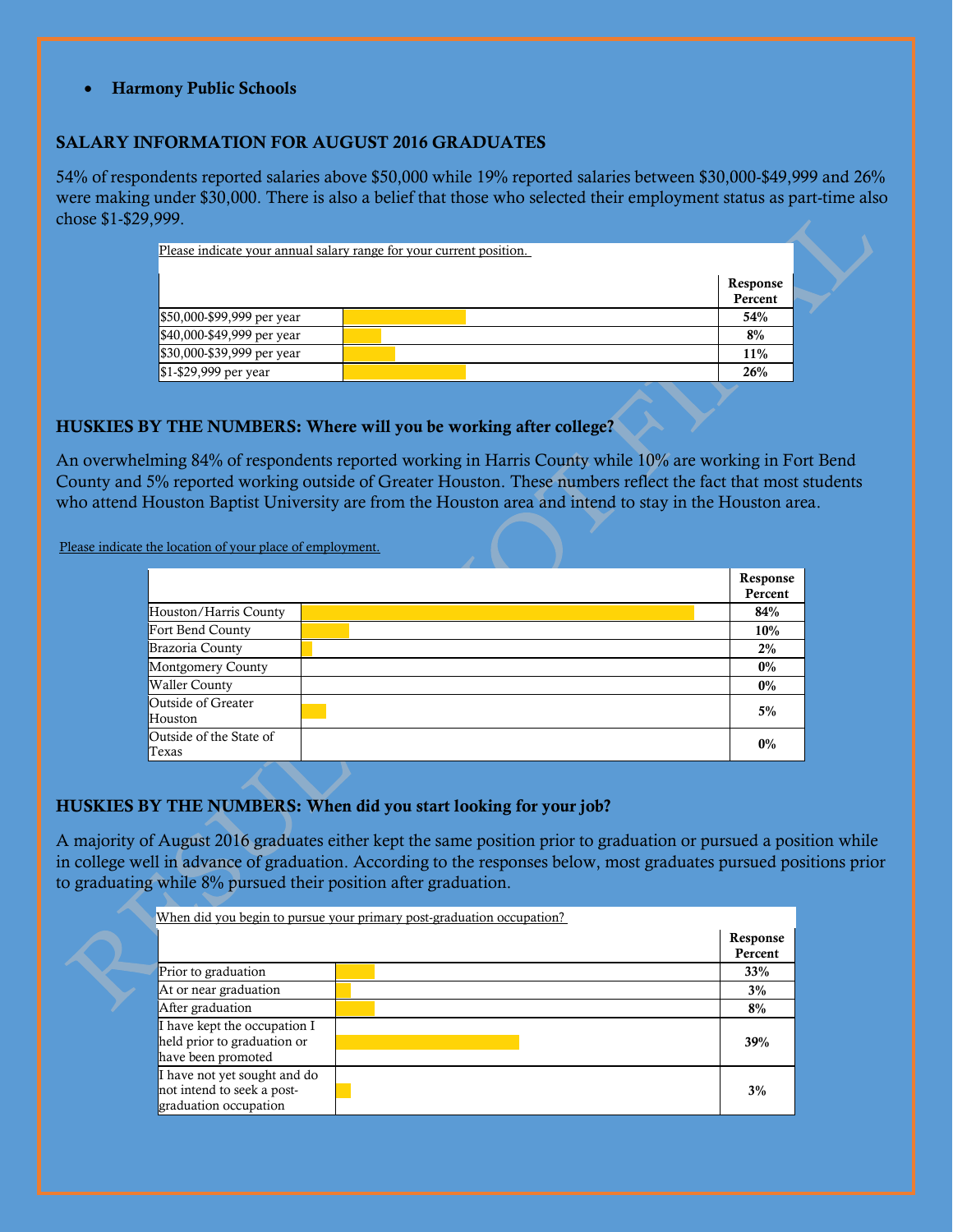## HUSKIES BY THE NUMBERS: Do you think your job is related to your degree and career goals?

85% of August 2016 graduates believe their post-graduation occupation is related to the degree they pursued at Houston Baptist University as well as their career goals.

| How related to your degree is your post-graduation occupation and career goals? |  |                     |
|---------------------------------------------------------------------------------|--|---------------------|
|                                                                                 |  | Response<br>Percent |
| Related                                                                         |  | 85%                 |
| Neither Related or<br>Unrelated                                                 |  | 3%                  |
| Unrelated                                                                       |  | 10%                 |
| Have not yet formed an<br>opinion                                               |  | 2%                  |

## HUSKIES BY THE NUMBERS: Are you satisfied with your job?

73% of respondents reported being satisfied with their post-graduation occupation. 18% were either dissatisfied or haven't formed an opinion of their occupation at the time of the survey. 8% were indifferent regarding their level of satisfaction.

| How satisfied are you with your post-graduation occupation? |  |                     |  |
|-------------------------------------------------------------|--|---------------------|--|
|                                                             |  | Response<br>Percent |  |
| Satisfied                                                   |  | 73%                 |  |
| Neither satisfied or dissatisfied                           |  | 8%                  |  |
| Dissatisfied                                                |  | 10%                 |  |
| Have not yet formed an<br>opinion                           |  | 8%                  |  |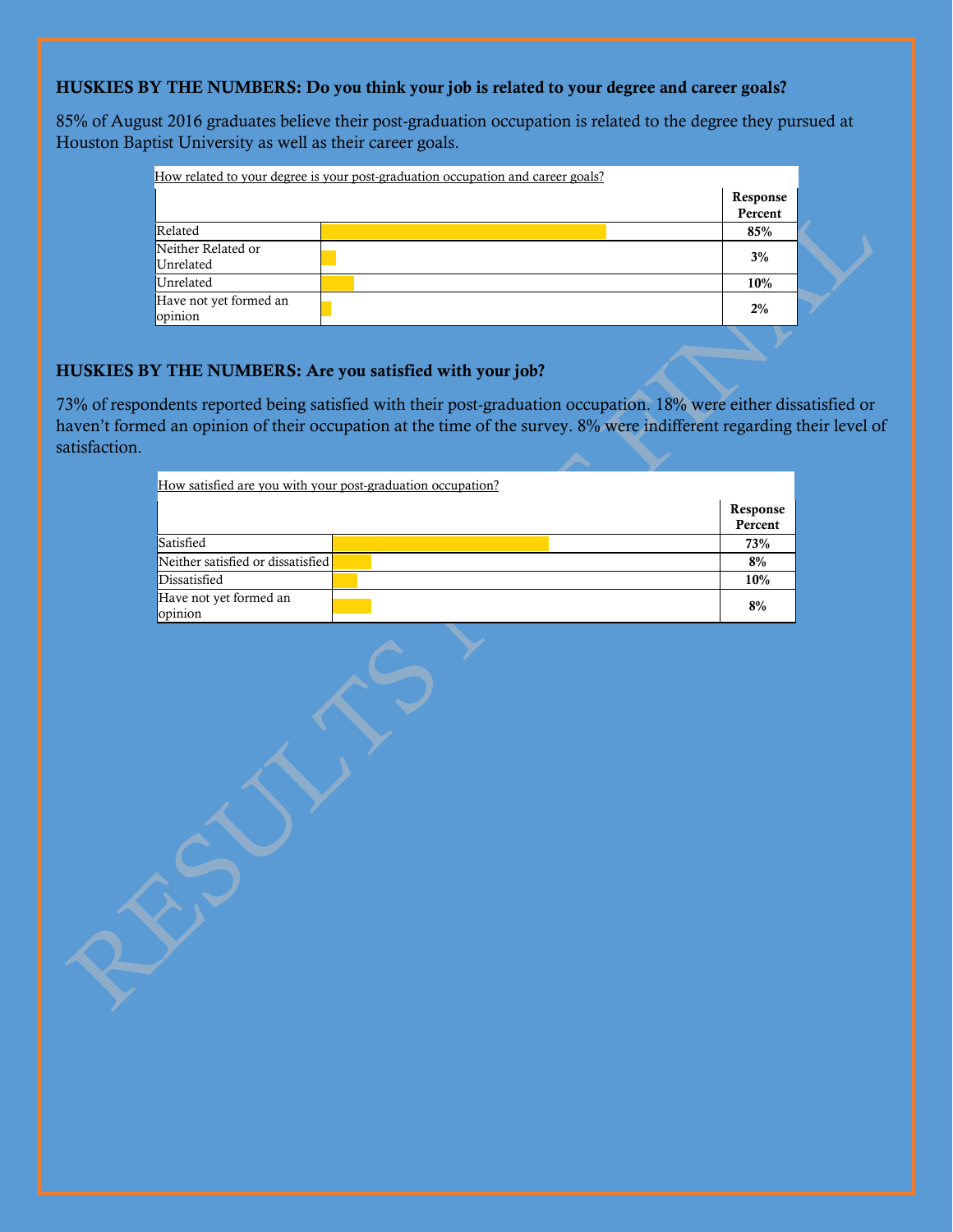## HUSKIES BY THE NUMBERS: Did you use Career and Calling's resources while attending HBU?

The Office of Career and Calling projects utilization numbers to increase starting with the December 2016 cohort as the University Leadership has recently made changes regarding Career Services Leadership as well as increased the number of staff and is in the process of relocating Career Services to a dedicated space in the Hinton Center which is a high traffic area and conducive to Career Services placement activities like Campus Interviews.

| Please indicate if you utilized any of the following Career Services while enrolled at Houston Baptist University. |  |                     |
|--------------------------------------------------------------------------------------------------------------------|--|---------------------|
| (Choose all that apply)                                                                                            |  |                     |
|                                                                                                                    |  | Response<br>Percent |
| Hire-A-Husky: Uploaded my<br>resume                                                                                |  | 31%                 |
| Hire-A-Husky: Applied for an<br>internship/work-study/part-<br>time and/or full-time job in the<br>system          |  | 15%                 |
| <b>Attended HBU Career Fairs</b>                                                                                   |  | 19%                 |
| Resume/Mock Interview/Job<br>Search/Career Counseling<br>Appointments                                              |  | 10%                 |
| Attended On-Campus<br><b>Interviews</b>                                                                            |  | 2%                  |
| Applied for a position sent to<br>me from the Office of Career<br>and Calling                                      |  | 5%                  |
| The Office of Career and<br>Calling assisted me in finding<br>employment                                           |  | 3%                  |
| I have followed the HBU<br>Career Roadmap                                                                          |  | 2%                  |
| I have never used services<br>offered by the Office of Career<br>and Calling                                       |  | 49%                 |
| view<br>Other, please specify                                                                                      |  | 7%                  |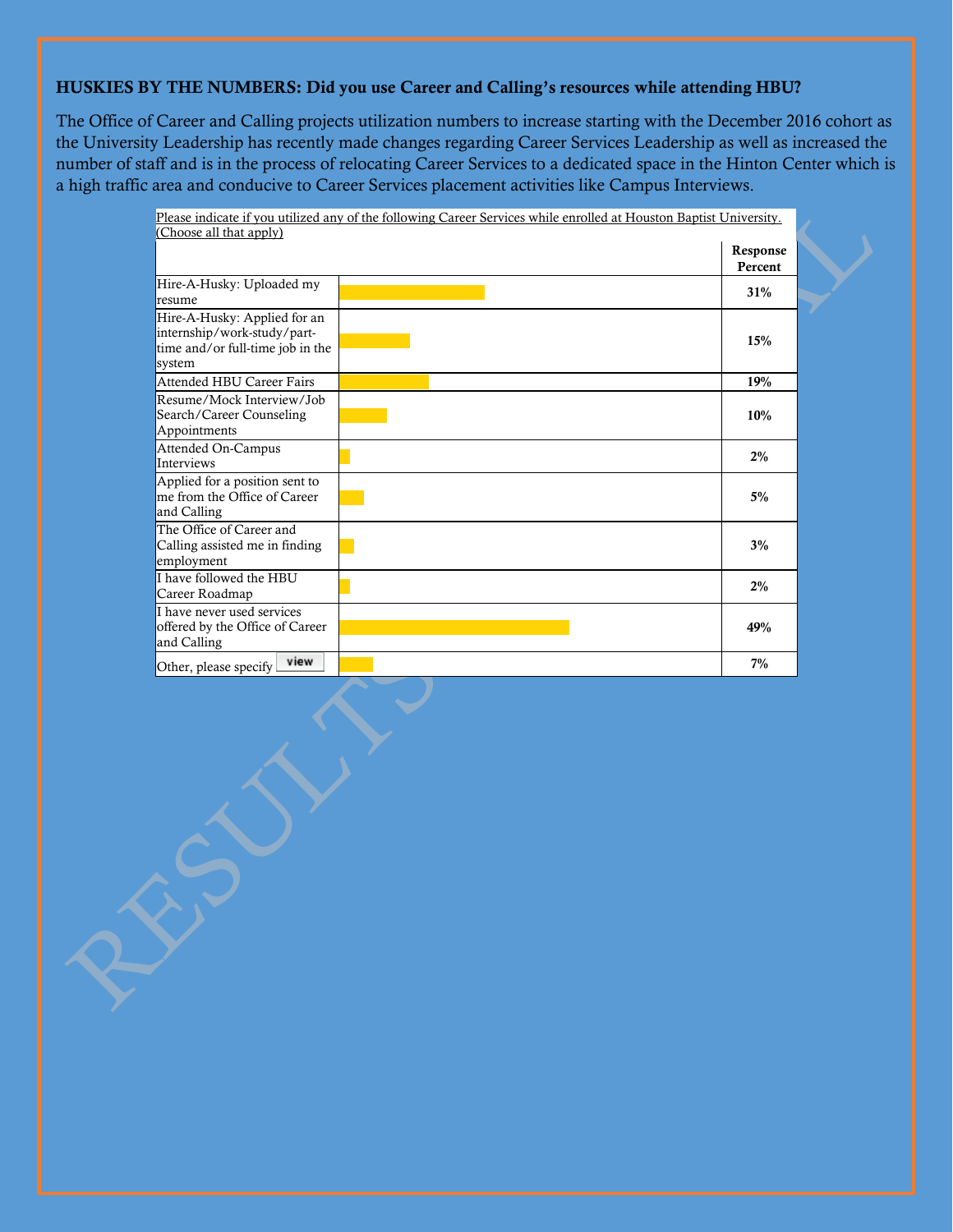# HUSKIES BY THE NUMBERS: What/who influenced your knowledge of Christianity?

70% of respondents reported that academic courses and their professors influenced what they learned about Christianity. Just 10% reported the weekly convocation as an influence on their knowledge of Christianity. Fellow classmates and friends were also a great influence as 31% have indicated.

Please select which of the following allowed you to better apply what you learned about Christianity in and out of the classroom to your daily life. Select all that apply:

|                                                       | Response<br>Percent |
|-------------------------------------------------------|---------------------|
| <b>Academic Courses</b>                               | 36%                 |
| <b>Baptist Student Ministries</b>                     | 2%                  |
| Campus Service Day                                    | 5%                  |
| Church Leadership Internships                         | $0\%$               |
| <b>CLW</b> Events                                     | 7%                  |
| Convocation                                           | 10%                 |
| <b>HBU Rec Team</b>                                   | $0\%$               |
| <b>Guest Speakers</b>                                 | 14%                 |
| Ministry Leadership Council                           | 0%                  |
| Bible Studies on campus                               | 2%                  |
| Para Church Groups: Navigators,<br>CRU, FCA           | 0%                  |
| Professors                                            | 34%                 |
| Quest/Fuego and other student<br>led worship services | 2%                  |
| Residence Life Events                                 | 2%                  |
| Staff                                                 | 20%                 |
| Students/Friends                                      | 31%                 |
| Theology/Apologetics<br>Conferences                   | 2%                  |
| None of the Above                                     | 25%                 |
| view<br>Other, please specify                         | 3%                  |

#### HUSKIES BY THE NUMBERS: How do you want to be involved with HBU as an alumnus?

Nearly 50% of respondents reported interest in participating in the annual Homecoming festivities including the HBU Husky Hustle 5K Run/Walk. 73% of respondents are interested in Alumni Association events and HBU Career Fairs. 65% would be interested in alumni networking events on or off campus.

Which of the following would motivate you to engage/get involved as an alumnus with Houston Baptist University?

|                                        | Response<br>Percent |
|----------------------------------------|---------------------|
| Athletic Event                         | 24%                 |
| Academic Lecture                       | 22%                 |
| Alumni Networking Event- on<br>campus  | 34%                 |
| Alumni Networking Event- off<br>campus | 31%                 |
| <b>HBU Career Fairs</b>                | 32%                 |
| Visiting Former Professor              | 41%                 |
| Visiting Staff Member                  | 10%                 |
| Homecoming Game/Weekend                | 24%                 |
| HBU Husky Hustle 5K<br>Run/Walk        | 24%                 |
| <b>Class Reunion</b>                   | 42%                 |
| Spirit of Excellence Gala              | 20%                 |
| HBU Alumni Association Event           | 41%                 |